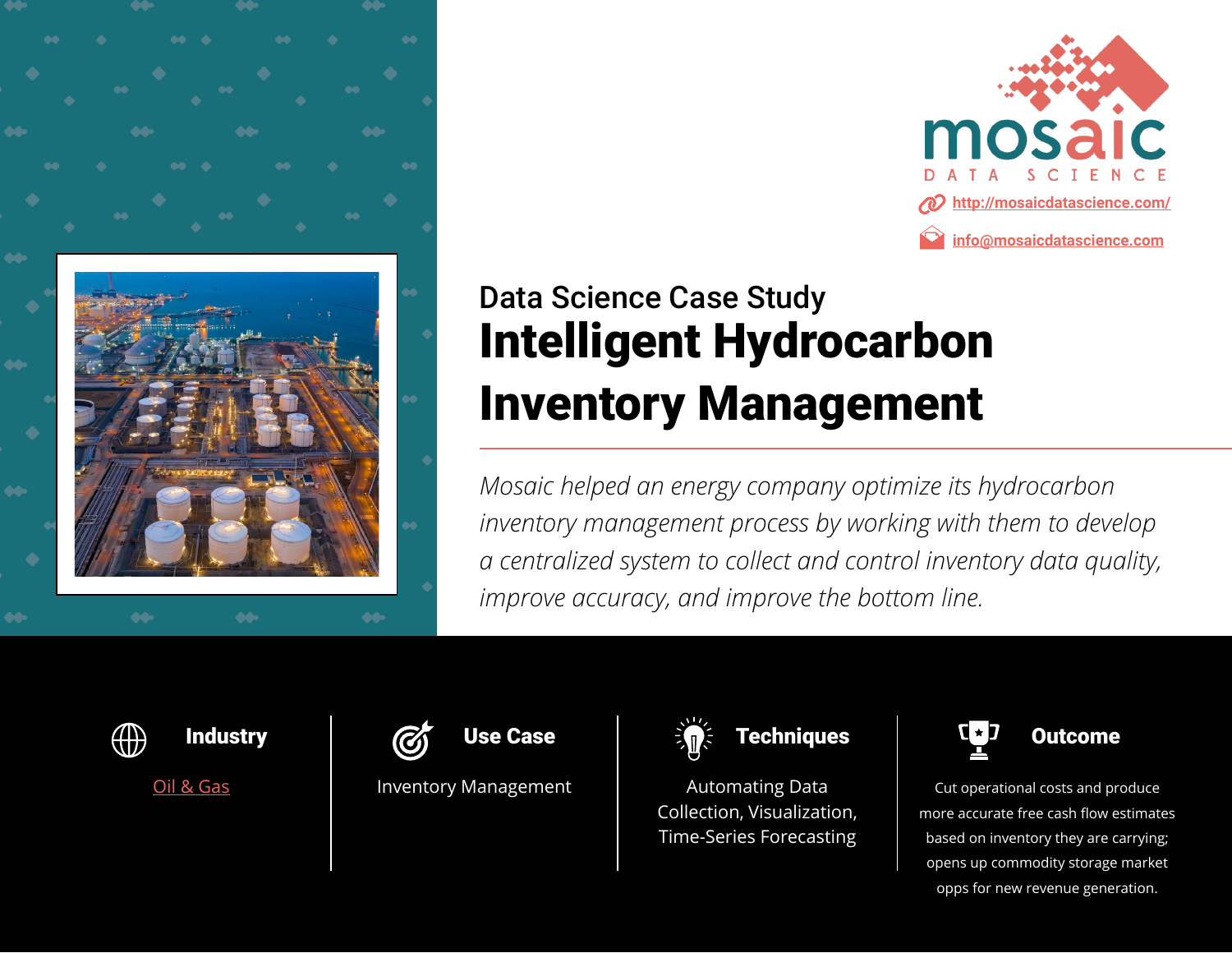### WHY INTELLIGENT INVENTORY MANAGEMENT MATTERS IN THE OIL & GAS SECTOR

The oil and gas market fluctuates wildly, with periods of highs and lows. Therefore, it is essential to know what you have in your inventory, if you can afford to wait on replenishment for specific commodities, and even how low you can afford to sell your product based on supply and market demand. It is also essential to be as accurate as possible in measuring the commodities and products in your value chain. Companies need an automated hydrocarbon value chain that is resilient and can respond to dynamic market conditions.

Hydrocarbon management follows similar objectives to other inventory and distribution management problems but presents some unique challenges. Liquids and gasses are harder to quantify, transport, and store. Hydrocarbons are also unique in that any commodity can generally be broken down into a range of other intermediates and products. So, when you transport raw crude oil, for example, you are transporting dozens or hundreds of potential products, and tracking and optimizing to maximize those potential end products is very technically challenging.

There is also hedging and trading that occurs all along the value chain, so there are opportunities to gain value by selling intermediate commodities or even selling tank space, or "ullage," to other hydrocarbon producers. In this case, an empty tank could be seen as an opportunity rather than a liability. If a hydrocarbon producer has free space in a tank, they can sell the available volume to other hydrocarbon producers, opening a new income stream.

Hydrocarbon producers can use ullage to store a cheap commodity until later to sell it at a higher price, or have the commodity refined into a product that is commanding a higher market price at the right time. This presents the opportunity for hydrocarbon producers to leverage their tank space by being efficient with volume, and Mosaic helped one of our energy customers accomplish exactly this.

### A MORE EFFICIENT WAY TO COLLECT DATA

Before working with Mosaic, each hydrocarbon production site within the organization was responsible for tracking what was coming in and out of their facilities. This was done by collecting data from supervisory control and data acquisition (SCADA) systems and spreadsheets and then reconciling discrepancies between planned and actuals at periodic intervals. As one can imagine, this manual, inefficient process was costing our client time and money, as well as missed opportunities to add to their bottom line.

We were tasked with modernizing the way this customer moved and tracked its hydrocarbon inventory to better balance inventory levels and be more proactive in identifying and exposing available tank space. We achieved this by automating data collection and processing that gathers data from SCADA systems at individual sites into a centralized system, which the customer could then use to create reports and

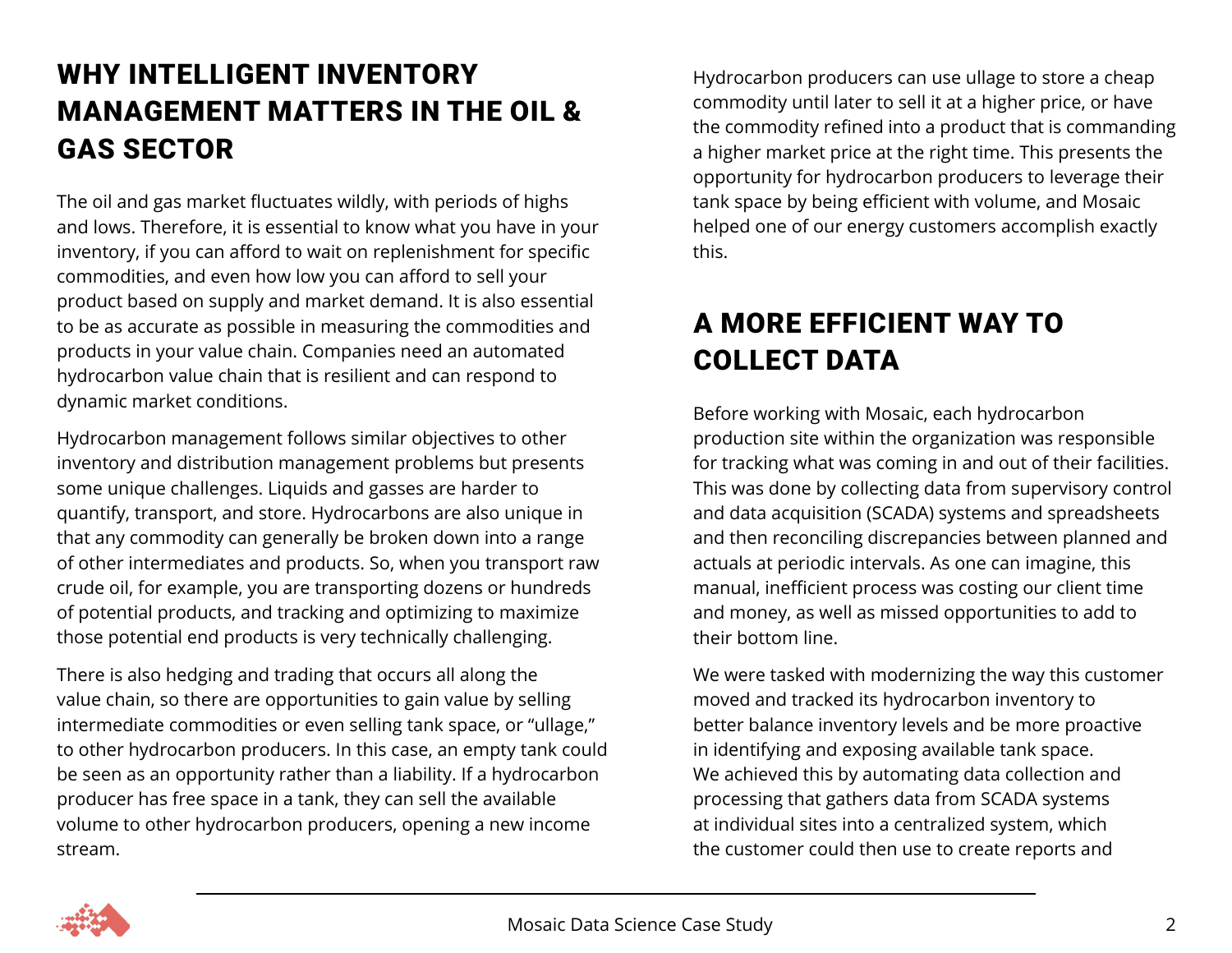dashboards accounting for the inventories by commodity and regional hierarchies within their inventory management program.

Mosaic developed a process for quality control of inventory data and validating records. We did this by using a combination of domain knowledge and data engineering to identify and pull disparate data sources that were of high importance to the client. We also helped to develop certain performance indicators to be used for reporting which would help keep track of over- and under-utilization of tanks storing the inventory.

Having an outside voice in the room helped break down adoption barriers, trusting that an expert in data analytics could help build repeatable and scalable analysis practices.





Mosaic Data Science Case Study 3